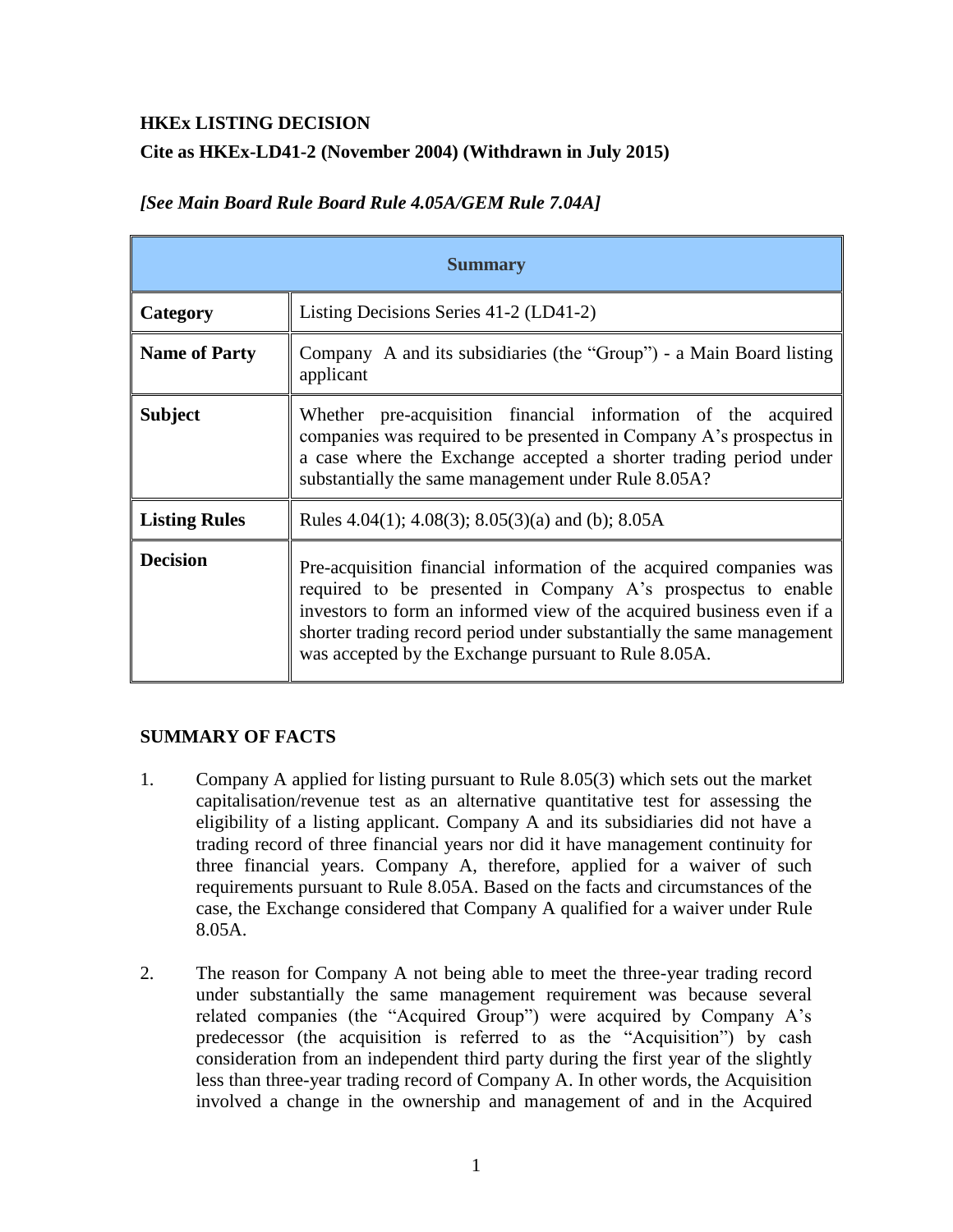Group. Under the applicable accounting standards, the accountants' report of the Group was only permitted to present the results of the Group from the date of the Acquisition. The period presented in the prospectus would be less than three financial years.

3. The Acquired Group, however, was a major subsidiary of Company A and had a trading record of more than three financial years immediately preceding the issue of the prospectus of Company A. The Acquisition would have been classified at the date of Company A's listing application, if Company A were a listed issuer, as a major transaction under any of the percentage ratios as defined under Rule 14.04(9) for classifying notifiable transactions. In connection with the Acquisition, Company A ensured that it received access to audited financial information of the Acquired Group from and after the beginning of three-year trading record of the Group.

## **THE ISSUE RAISED FOR CONSIDERATION**

4. Whether pre-Acquisition financial information of the Acquired Group was required to be presented in Company A's prospectus in a case where the Exchange accepted a shorter trading period under substantially the same management under Rule 8.05A?

## **APPLICABLE LISTING RULES**

- 5. Rule 4.04(1) provides that the accountants' report must include *"the results of the issuer or, if the issuer is a holding company, the consolidated results of the issuer and its subsidiaries in respect of each of the three financial years immediately preceding the issue of the listing document or such shorter period as may be acceptable to the Exchange (see rules 8.05A, 8.05B and 23.06)".*
- 6. Rule 4.08(3) states that "*the accountants' report must state that it has been prepared in accordance with the Auditing Guideline – Prospectuses and the reporting accountant (Statement 3.340) issued by the Hong Kong Society of Accountants [now known as Hong Kong Institute of Certified Public Accountants]."*
- 7. Appendix 3 of Auditing Guideline 3.340, "Prospectus and the Reporting Accountants" issued by the Hong Kong Institute of Certified Public Accountants ("Auditing Guideline 3.340") provides that where an acquisition for cash during the period reported upon is made, "*consideration should also be given to disclosing separately the results of the acquired business for the periods prior to acquisition*".
- 8. Rule 8.05(3) provides that:-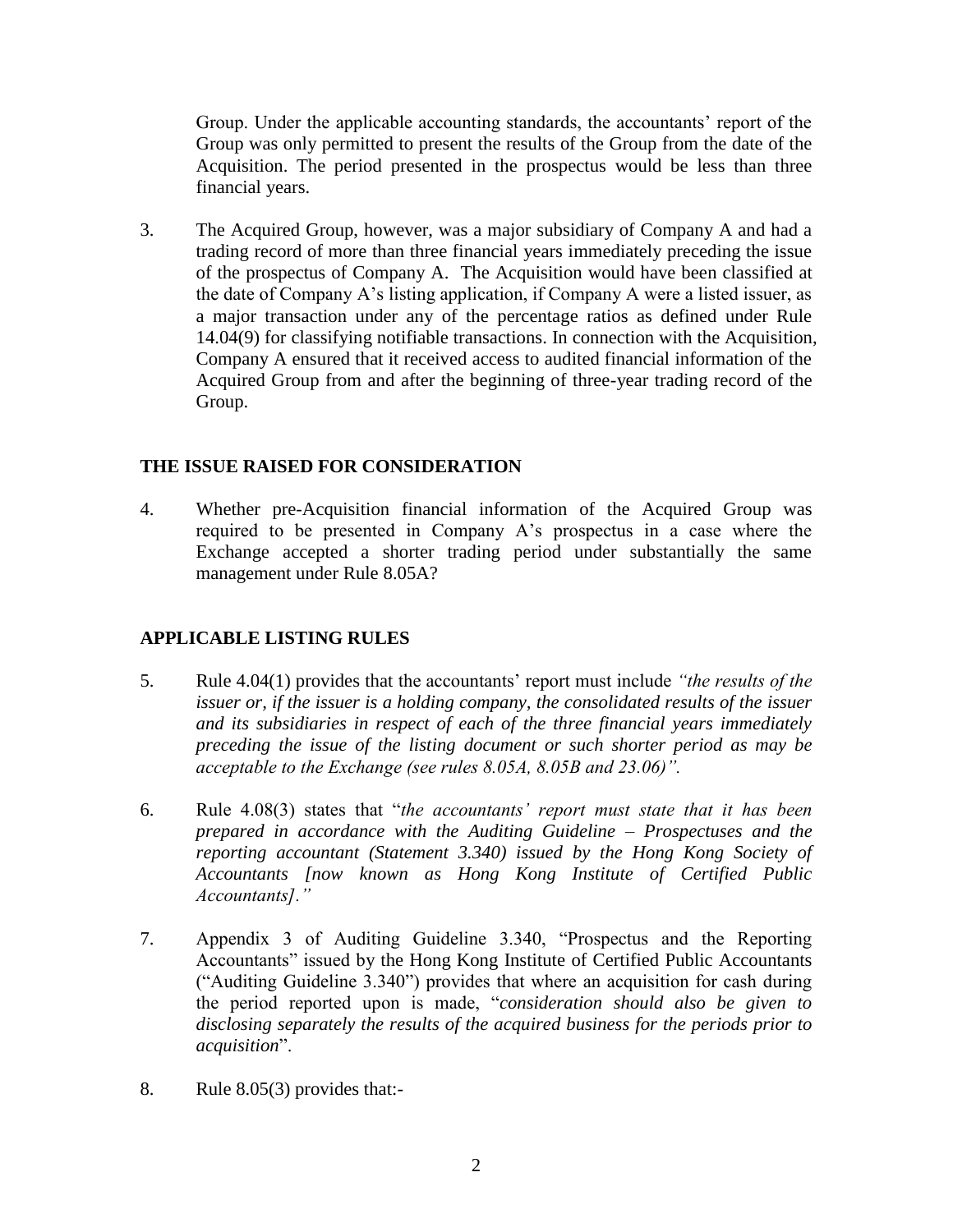*"To meet the market capitalisation/revenue test, a new applicant must satisfy each of the following, unless otherwise waived by the Exchange under rule 8.05A:*

- *(a) a trading record of less than three financial years;*
- *(b) management continuity for at least the three preceding financial years;.."*
- 9. Rule 8.05A provides that *"[I]n the case of the market capitalisation/revenue test, the Exchange will accept a shorter trading period under substantially the same management as required under rule 8.05(3)(a) and (b) if the new applicant is able to demonstrate to the satisfaction of the Exchange the following…".*

#### **ANALYSIS**

- 10. The Exchange ordinarily interprets Rule 8.05 as an eligibility standard, while requirements of Chapter 4 of the Listing Rules relate to the contents of accountants' report. The requirements of Chapter 4 are therefore considered separately. Under Rule 4.08(3) and Appendix 3 of Auditing Guideline 3.340, where historical accounts of the applicant and its subsidiaries for the three financial years are available, they should be presented. When planning for proposed acquisitions, companies anticipating a listing are expected to organize the acquisitions to ensure access to necessary financial information as in this case.
- 11. Based on the facts and circumstances of the case and the Exchange's analysis of the Main Board Listing Rules, in particular, in view of the fact that the Acquired Group was a major subsidiary of Company A and the size of the Acquisition was material, the Exchange considered that the pre-Acquisition financial information of the Acquired Group was required to be presented in Company A's prospectus even if a shorter trading record period under substantially the same management was accepted by the Exchange pursuant to Rule 8.05A.
- 12. As regards the manner of presentation of such financial information, the Exchange decided that a separate accountants' report on the Acquired Group for the period commencing from and after the beginning of the three-year trading record of the Group to the date of Acquisition was required to be included in the prospectus as a separate appendix, in addition to the financial information showing the shortened trading record period of the Group.

## **DECISION**

13. In view of the above, considering the grant of the Rule 8.05A waiver to Company A and the inclusion of the pre-Acquisition results of the Acquired Group in Company A's prospectus in addition to the financial information of the Group in